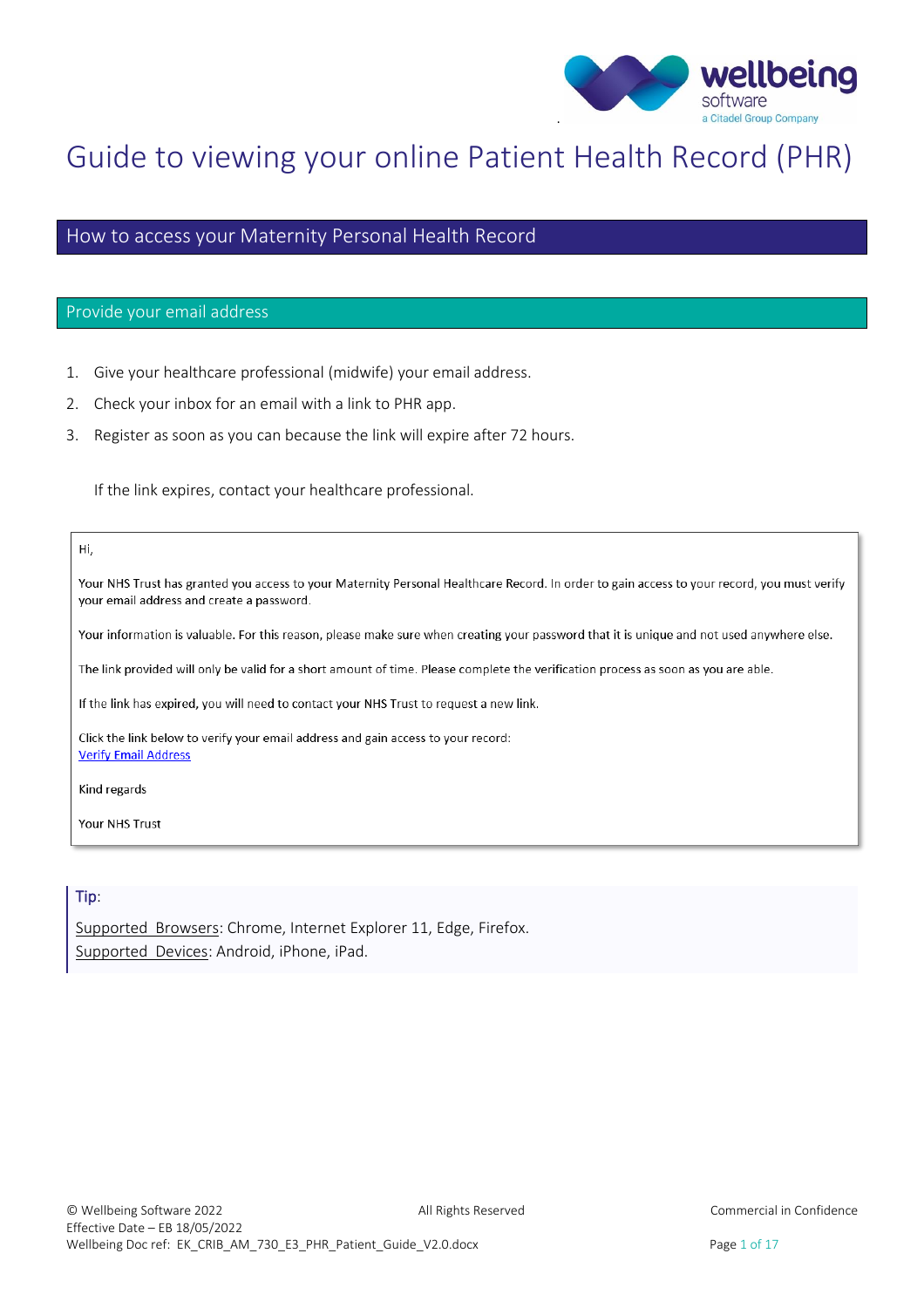

# Register

- 1. Click the link in the email.
- 2. Enter your date of birth.
- 3. Enter a password twice.
- 4. Click the [Register] button.

| euroking<br>personal health record |                                                                                                                                                                                                                                                                                                                                                                                              |
|------------------------------------|----------------------------------------------------------------------------------------------------------------------------------------------------------------------------------------------------------------------------------------------------------------------------------------------------------------------------------------------------------------------------------------------|
| Registration                       |                                                                                                                                                                                                                                                                                                                                                                                              |
|                                    | Email Address<br>emma.brown@wellbeingsoftware.com<br>2. Enter your date of birth.<br>Date of Birth<br>⇐<br>06/08/1989<br>$\boxdot$<br>Password<br><br>3. Enter a password twice.<br>Confirm Password<br><br>Password must be between 11-20 characters, can contain letters, numbers<br>and symbols<br>Password must not contain spaces or emoji<br>4. Click the Register button.<br>Register |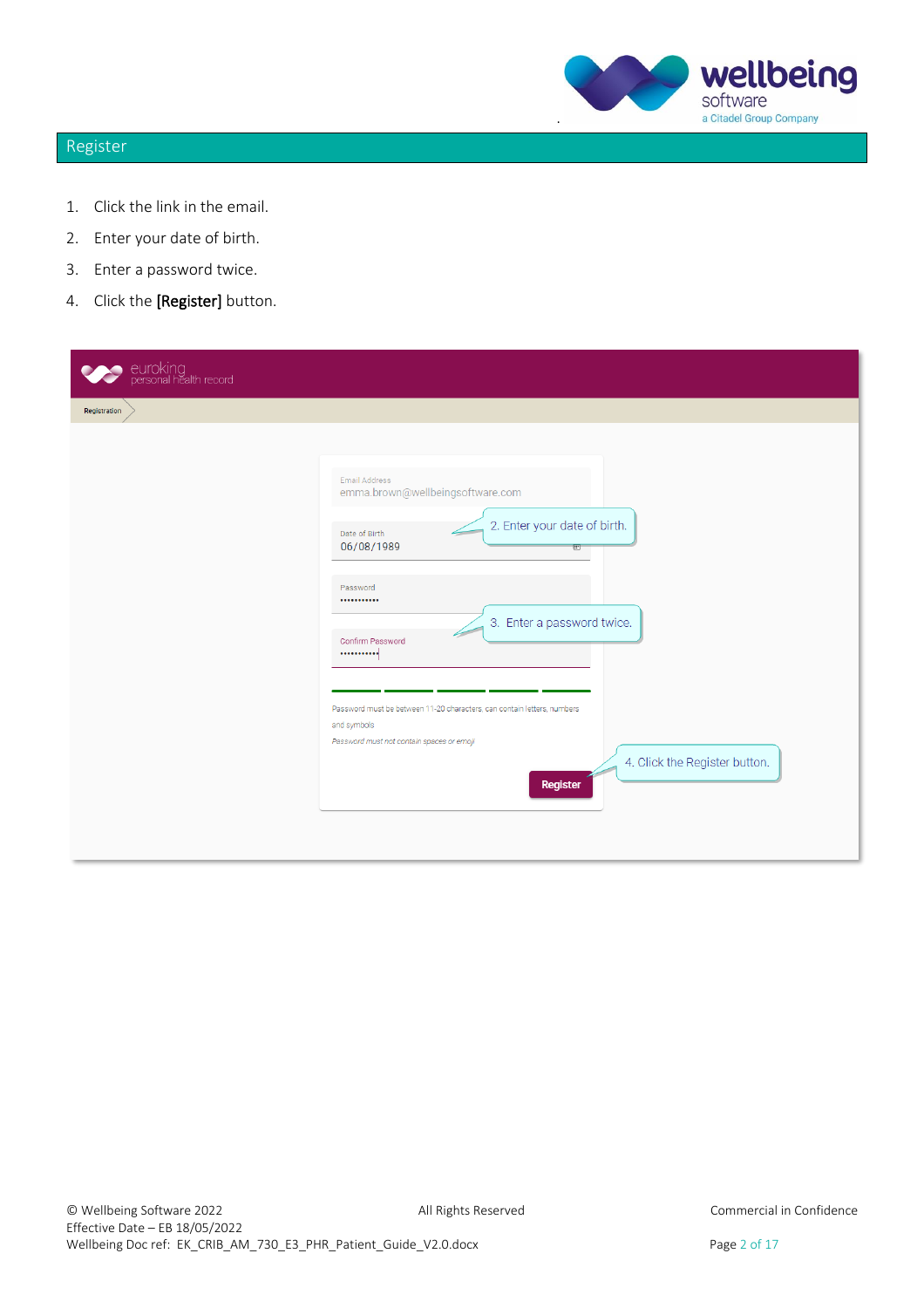

# Log in

- 1. Enter your username (email address) and password.
- 2. Click the [LOG IN] button.

| euroking<br>personal health record |                                                                                                                             |                                                                                                  |
|------------------------------------|-----------------------------------------------------------------------------------------------------------------------------|--------------------------------------------------------------------------------------------------|
| Login                              |                                                                                                                             |                                                                                                  |
|                                    | EMAIL<br>me@email.com<br>Please enter your Email<br>PASSWORD<br><br>Please enter your Password<br><b>Forgotten Password</b> | 1. Enter your email address<br>and new password.<br>2. Click the LOG IN button.<br><b>LOG IN</b> |

Tip: To change your password go to Menu > My Account > Change Password.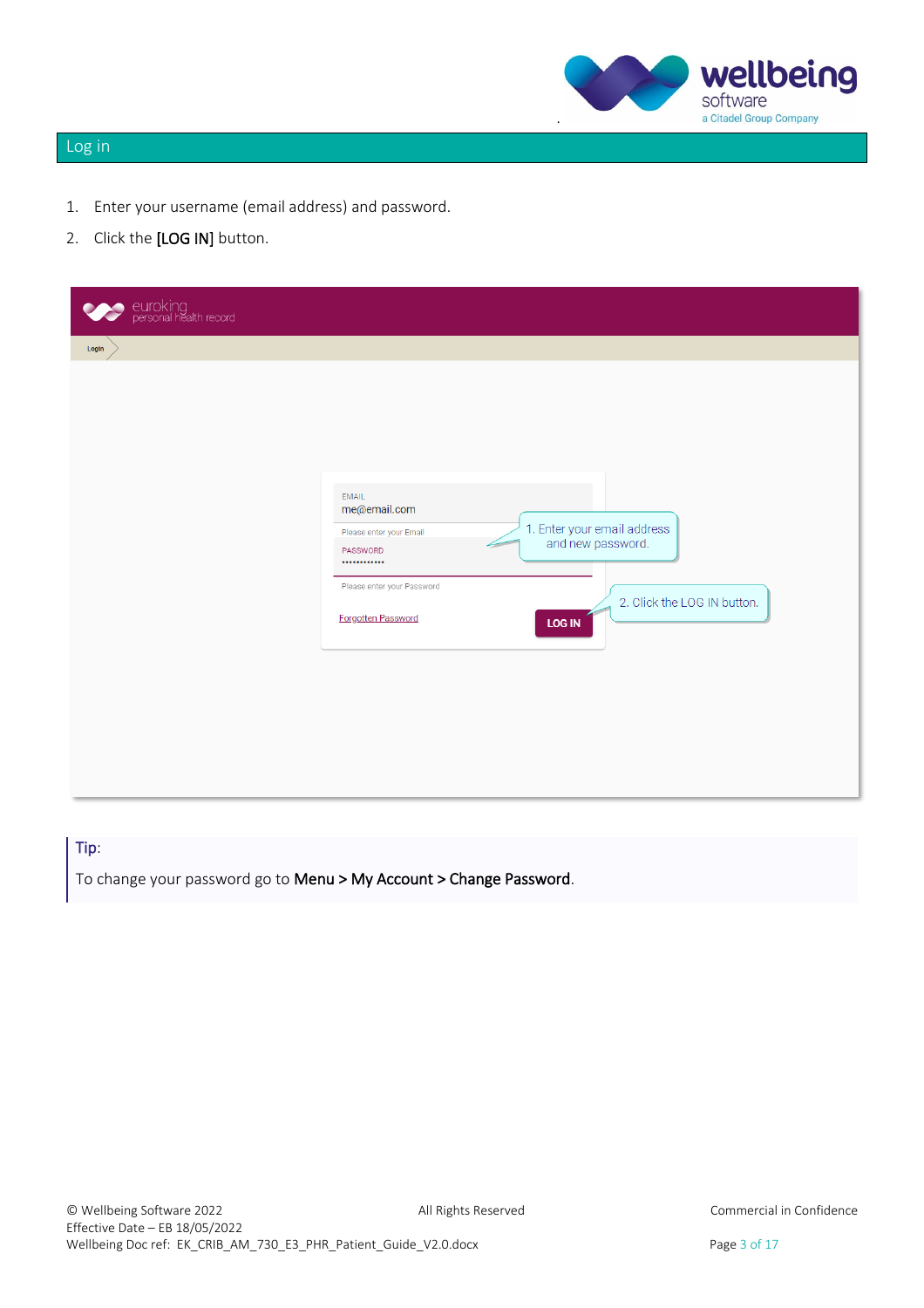

# Complete your profile

- 1. Optional: Enter a nickname. (The name you would like your midwife to use).
- 2. Enter your height in metres.
- 3. Click the [Save] button.

| euroking<br>personal health record                              |                              |                                             | ≡ |
|-----------------------------------------------------------------|------------------------------|---------------------------------------------|---|
| Home                                                            |                              |                                             |   |
| <b>About Me</b><br>⊙<br>Welcome, Aurora                         |                              | Please complete your profile:               |   |
| You are 6 we<br>Å                                               | First Name<br>Aurora         |                                             |   |
| You are in your First tr<br>Click to view your current trimeste | Surname<br>Princess          | 1. Enter a nickname.                        |   |
| Recommend                                                       | Nickname                     |                                             |   |
| See previous/all recor                                          | Height (m)                   | 2. Enter your height.                       |   |
| Observations<br>Record your home observations.                  |                              | Save<br>3. Click or tap the<br>Save button. |   |
|                                                                 | 固<br>Complete My Pre Booking | 這<br>View My Care Plans                     |   |

### Tip:

Height must be in metres, with no more than two decimal places. For example 1.38. To convert feet to metres, use an [online conversion tool.](https://www.metric-conversions.org/length/feet-to-meters.htm)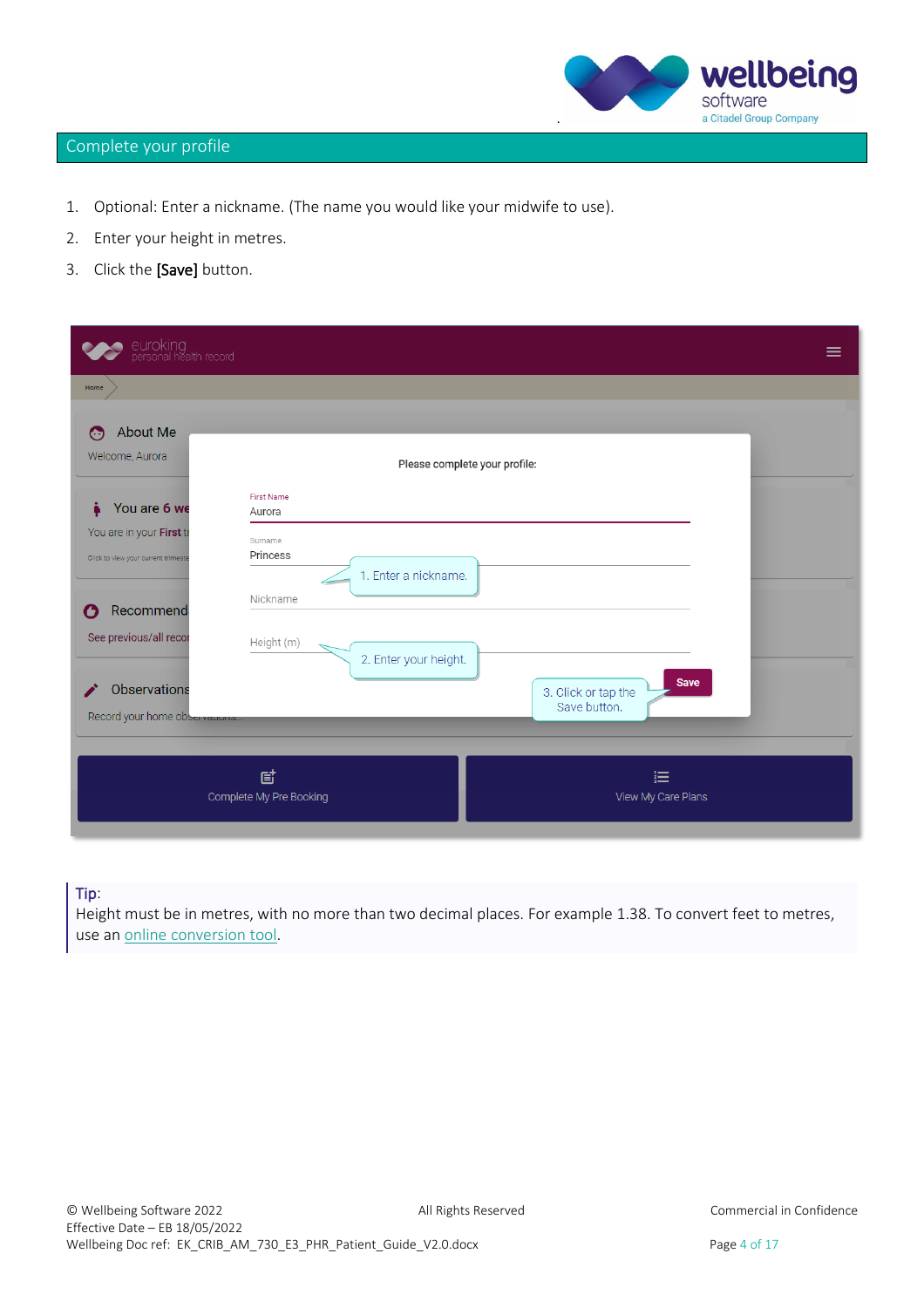

# Log out

- 1. Click the [Menu]  $\equiv$  button to open the side menu.
- 2. Click the [Log Out] button.

| euroking<br>personal health record   | 1. Click the Menu button     |                                | $\times$ |
|--------------------------------------|------------------------------|--------------------------------|----------|
| Home                                 | to open the side pane.       | i<br><b>My Pregnancy</b>       | ⋗        |
| <b>About Me</b><br>⊙                 |                              | <b>PE</b> My Notes             |          |
| Welcome, Aurora                      |                              | Pregnancy Information          | ≻        |
| You are 6 weeks, 3 days pregnant     |                              | (b) Useful Websites            |          |
| You are in your First trimester      |                              | <b>My Account</b><br>Θ         | ⋗        |
| Click to view your current trimester |                              | <b>26</b> Contact Information  |          |
| Recommendations                      |                              | <b>System Information</b><br>Ð | ⋗        |
| See previous/all recommendations     |                              |                                |          |
| <b>Observations</b>                  |                              |                                |          |
| Record your home observations        |                              |                                |          |
|                                      |                              |                                |          |
| 固                                    |                              |                                |          |
| Complete My Pre Booking              | 2. Click the Log Out button. | Log Out                        |          |

### Note:

You will be automatically logged out after 30 minutes of inactivity.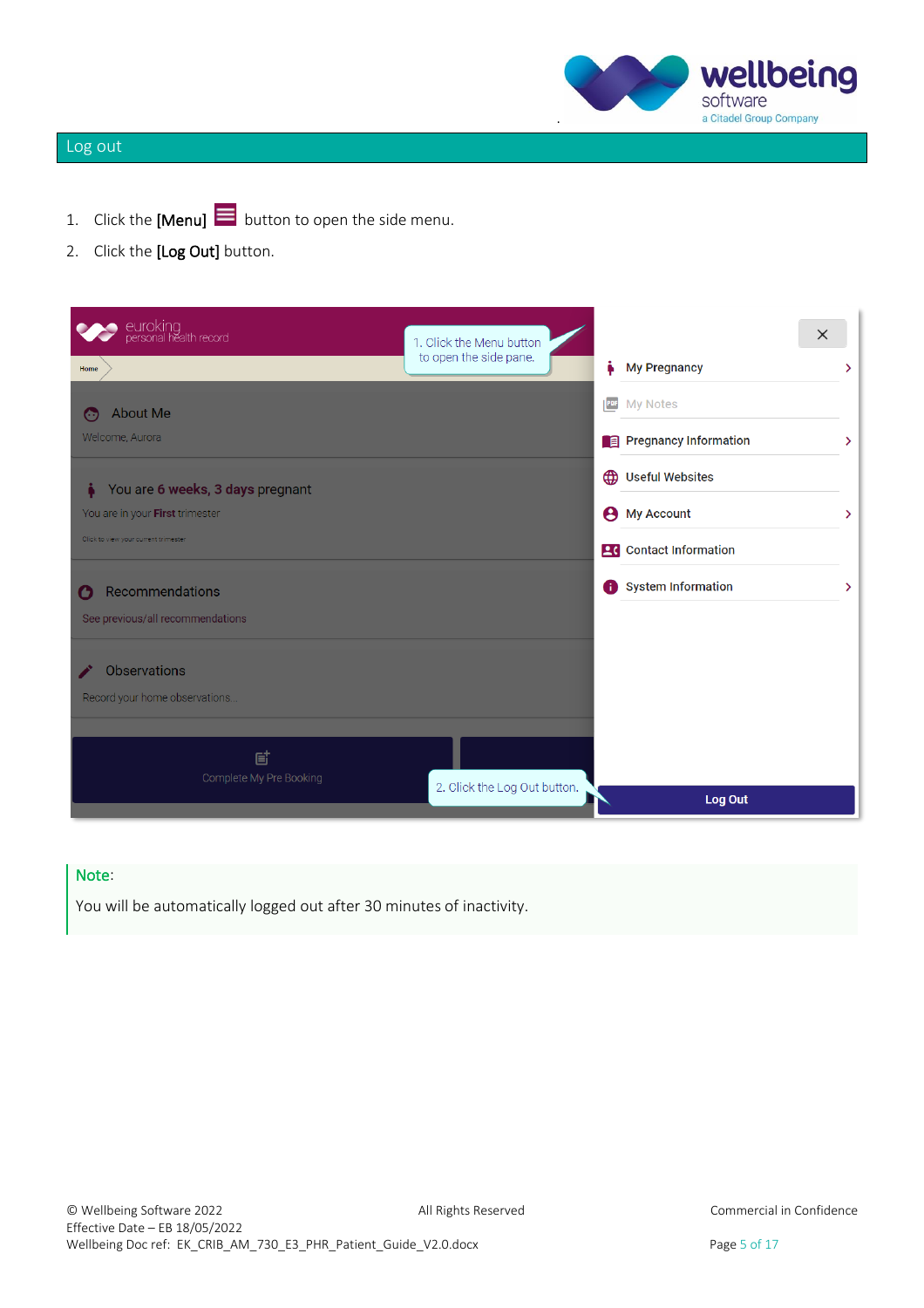

# Whart information is available in PHR?

PHR contains information (relating to your current pregnancy) that you have given to your care provider / midwife during your first booking and other hospital or community appointments.

You can enter information into PHR yourself. Some information will be sent to your hospital record so your midwife can see it. Some pages are intended for personal notes and will not be displayed in your hospital record.

PHR also has links to useful information and advice relating to pregnancy and birth.

#### Read about

- About Me Your profile contains your name, nickname, and height.
- **Trimester** Clicking the Trimester card will open the appropriate page (first, second, or third) with links to advice on pregnancy and birth.
- Recommendations Personalised recommendations based on information you have given. For example, advice on managing diabetes.
- **■** My Pregnancy Notes View hospital notes relating to this pregnancy.
- **I** My Care Plans Your plans for care before, during, and after the birth.
- **EXECT USEFUL Websites** Links to useful information. For example, maternity services, NHS pregnancy advice, leaflets.
- Contact Contact details for Data Quality, Useful Addresses, and your Hospital Departments.

### Enter information for your care providers

Your midwife and other care providers will see anything you enter here, via your hospital record.

My Pre Booking - Provide details about your medical history and current circumstances.

### Enter personal notes

Your midwife and other care providers will not see your personal notes via your hospital record, although they could access the notes if required. To be safe, don't put anything that your midwife needs to know in your Observations or Journal - contact the hospital directly.

- Observations Keep a record of your weight, blood pressure, and urine test results.
- Show My Journal Keep notes for yourself about any aspect of your pregnancy.

### Warning:

This information is for your personal use only. If you have any concerns, please contact your midwife directly.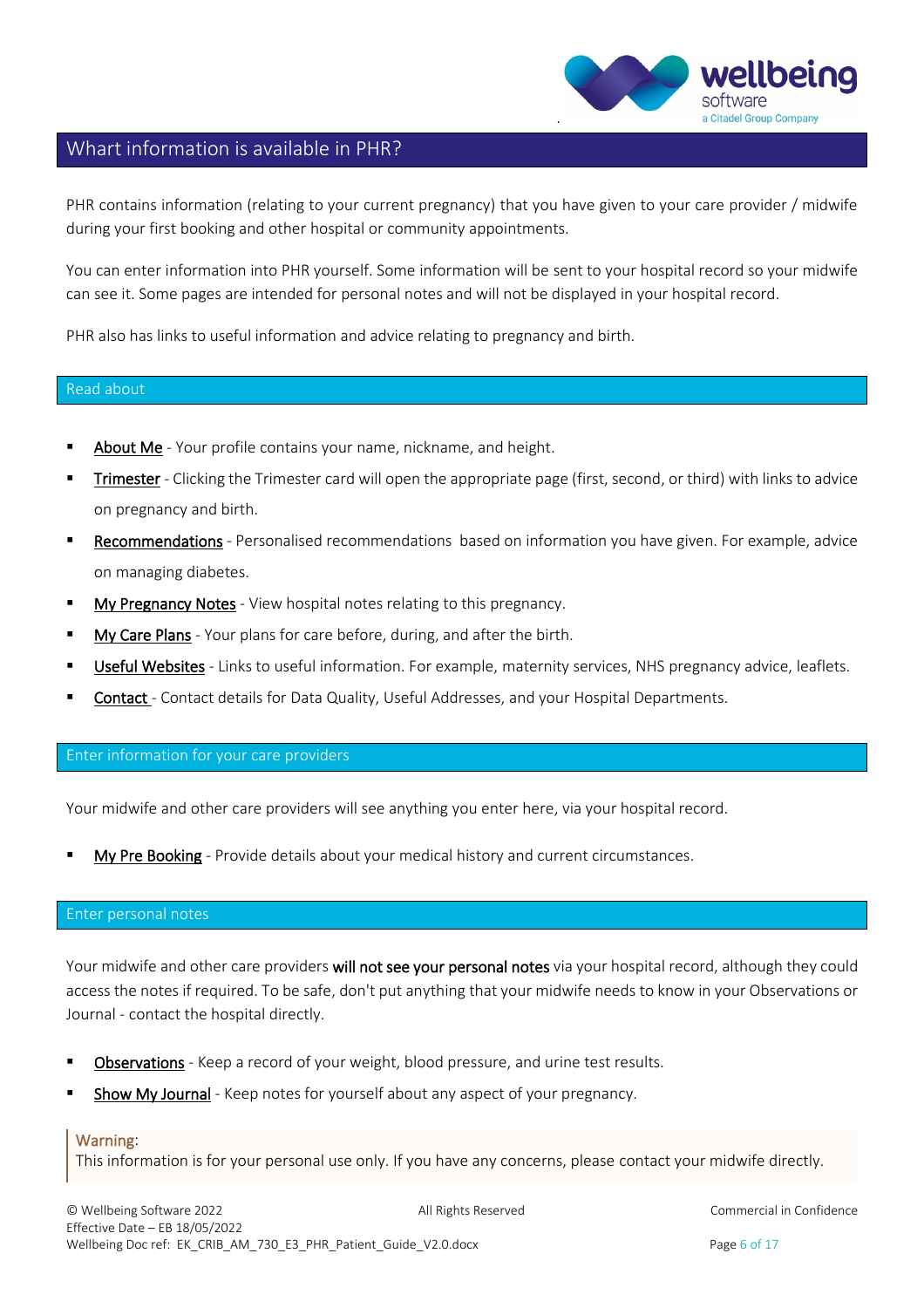

# Home page

PHR opens at the **Home** page. There are cards that you can click to open different pages.

You can also click the [Menu]  $\equiv$  button to open the side menu.

| euroking<br>personal health record                                                                                                                                                              | = |
|-------------------------------------------------------------------------------------------------------------------------------------------------------------------------------------------------|---|
| Home                                                                                                                                                                                            |   |
| <b>About Me</b><br>⊙<br>Welcome, Aurora                                                                                                                                                         |   |
| You are 7 weeks, 1 day pregnant<br>Clicking the Trimester card will open<br>You are in your First trimester<br>the appropriate page (1st, 2nd, or 3rd).<br>Click to view your current trimester |   |
| Recommendations<br>O<br>There are other<br>clickable cards.<br>See previous/all recommendations                                                                                                 |   |
| <b>Observations</b><br>Record your home observations<br>You can record information for<br>yourself or your care providers.                                                                      |   |
| 固<br>這<br>Complete My Pre Booking<br>View My Care Plans                                                                                                                                         |   |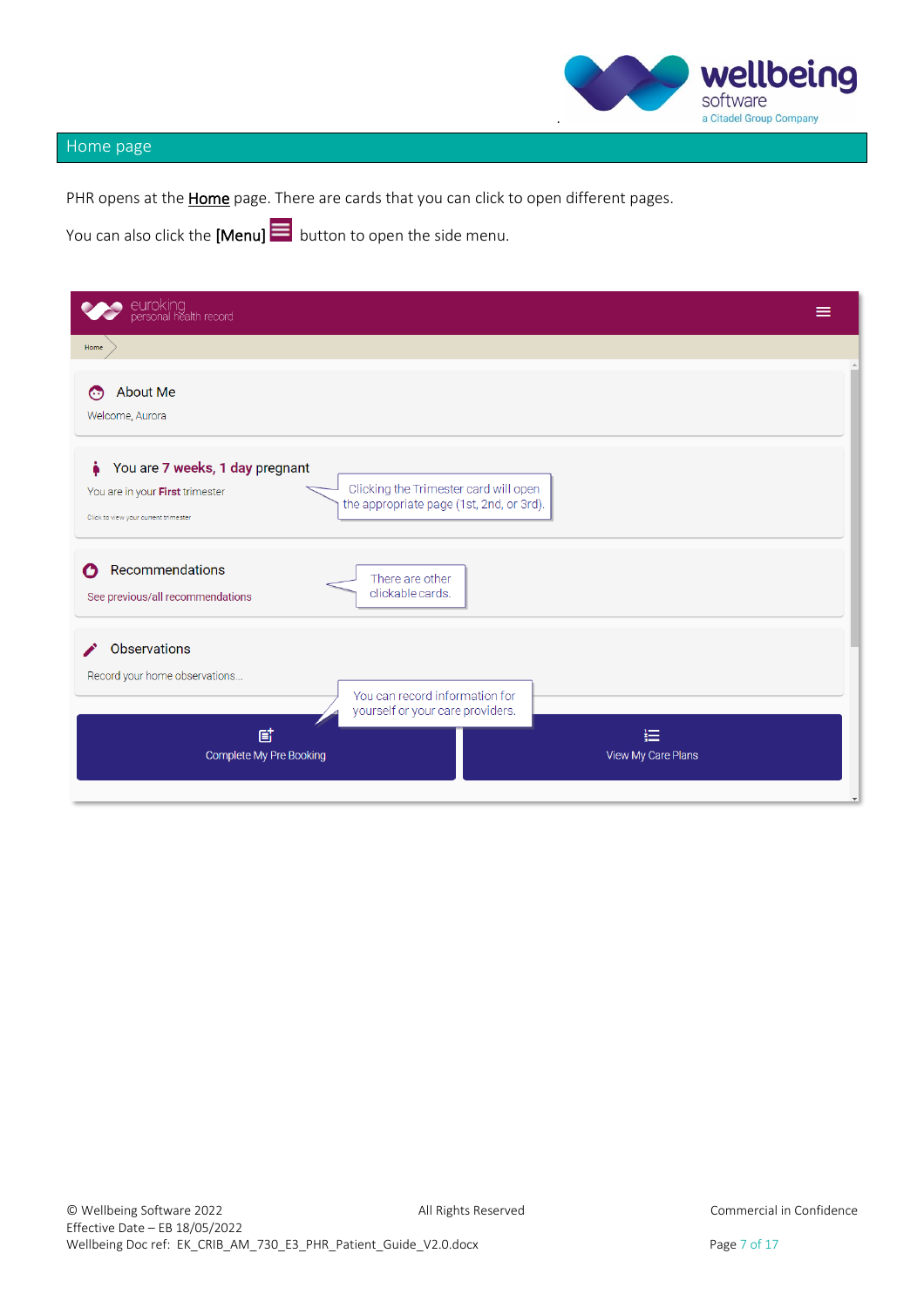

# About Me

To view your profile:

1. Click the  $[About Me]$  card on the *Home* page. OR Click the [Menu]  $\equiv$  button to open the side menu.

Click **O** My Account.

Click <sup>C</sup>Profile.

2. You can edit any of these items:

First name (s).

Surname.

Nickname (The name you would like your midwife to use).

Height in metres.

3. If you make any changes, click the [Save] button.

| euroking<br>personal health record                    |                                                                      |  |
|-------------------------------------------------------|----------------------------------------------------------------------|--|
| Home                                                  |                                                                      |  |
| About M<br>⊙                                          | Aurora's Profile                                                     |  |
| Welcome, Aurora                                       | <b>First Name</b><br>Aurora                                          |  |
| You are 7<br>You are in your Fir                      | Surname<br>Princess                                                  |  |
| Click to view your current tri                        | Nickname<br>Andy<br>2. You can edit any of these items.              |  |
| Recomme<br>O                                          | Height (m)<br>1.6                                                    |  |
| See previous/all r                                    | 3. If you make any changes,<br><b>Save</b><br>click the Save button. |  |
| <b>Observations</b>                                   |                                                                      |  |
| Weight<br>Last Observation: 65 kg on 25/05/2022 16:18 |                                                                      |  |
| <b>Blood Pressure</b>                                 |                                                                      |  |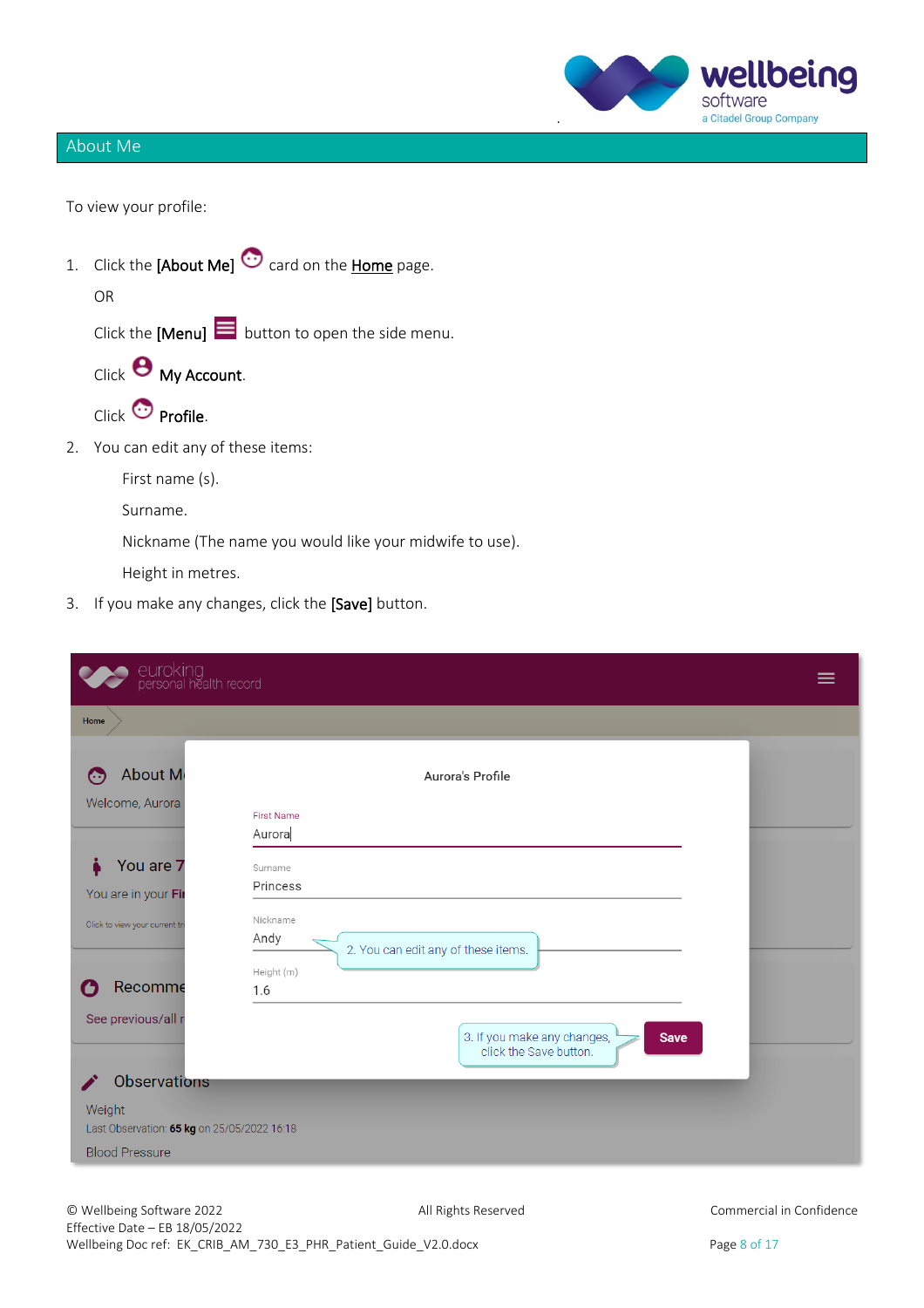

### Advice for each trimester

Pregnancy is divided into three trimesters, each lasting for approximately three months. To view information which is relevant during your current trimester:

- 1. Click the [Trimester]  $\bullet$  card on the Home page.
- 2. If gestation is between 0 and 12 weeks, the **First Trimester** page opens.

If gestation is between 13 and 27 weeks, the **Second Trimester** page opens.

If gestation is 28 weeks and above, the Third Trimester page opens.

OR

- 1. Click the [Menu]  $\blacksquare$  button to open the side menu.
- 2. Click **P** Pregnancy Information.
- 3. Select a trimester.

Links are displayed in categories. For example, Keeping Well in Pregnancy and Labour and Birth.

| euroking<br>personal health record                                                                                                                                                                                                         | ≡ |
|--------------------------------------------------------------------------------------------------------------------------------------------------------------------------------------------------------------------------------------------|---|
| <b>First Trimester</b><br>Home                                                                                                                                                                                                             |   |
| Keeping well in pregnancy<br>Labour and birth                                                                                                                                                                                              |   |
| Links are displayed in categories.<br>Week 1                                                                                                                                                                                               |   |
| The links on this page will take you<br>to external websites which are not<br>Week 3<br>part of the PHR application.<br>Signs and symptoms of pregnancy<br>https://www.nhs.uk/pregnancy/trying-for-a-baby/signs-and-symptoms-of-pregnancy/ | G |
| Week 4<br>Week by week what to expect<br>https://www.nhs.uk/start4life/pregnancy/week-by-week/1st-trimester/week-4/                                                                                                                        | ⊖ |
| Week 5                                                                                                                                                                                                                                     |   |
| <b>REFERRAL TO MIDWIFE</b>                                                                                                                                                                                                                 |   |
| Who to contact if you are pregnant<br>https://www.nhs.uk/pregnancy/finding-out/finding-out-you-are-pregnant/                                                                                                                               | ⊖ |

### Note:

The links on this page will take you to external websites which are not part of the PHR application.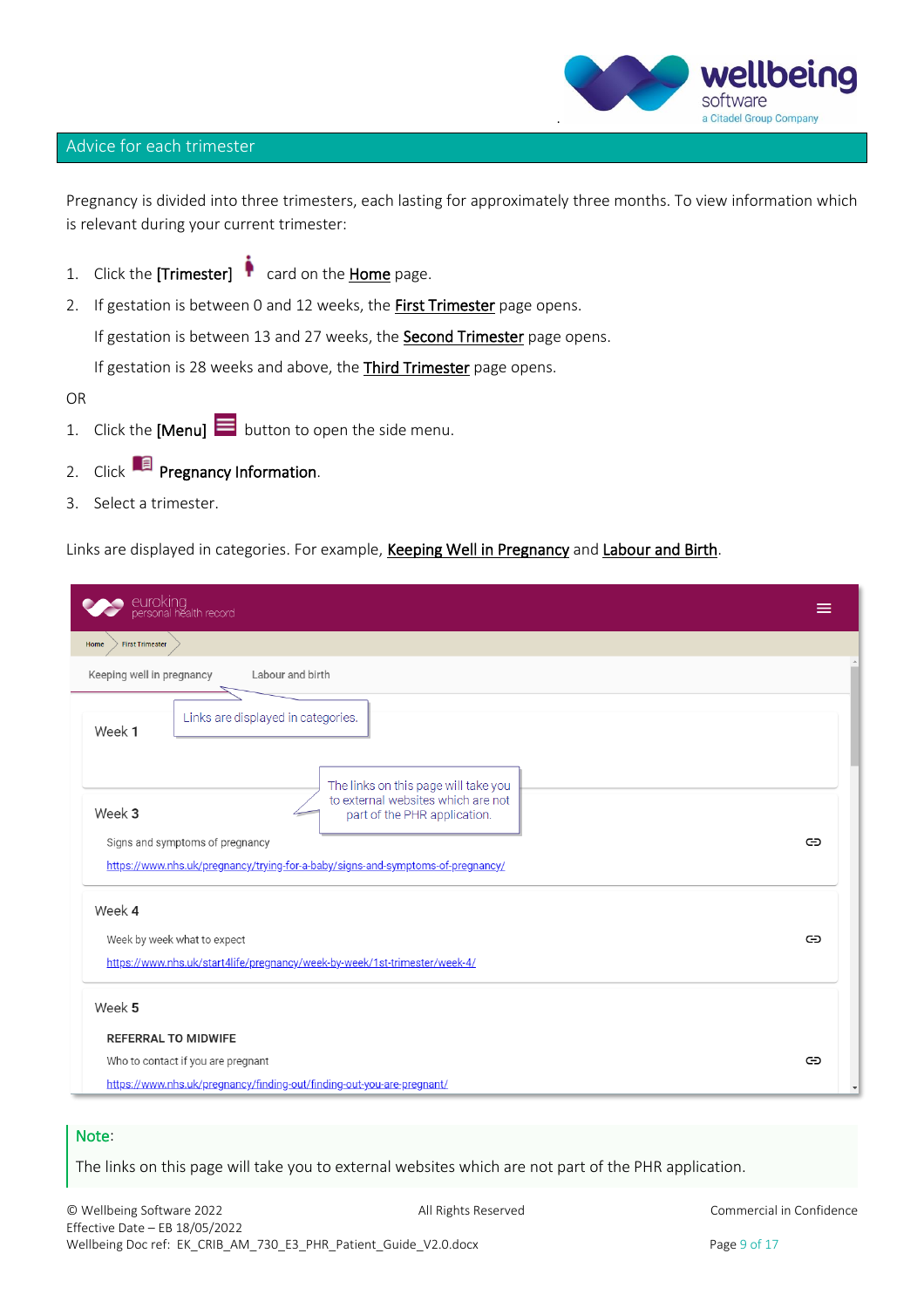

### Recommendations

Recommendations contains personalised advice based on your own health, medication, or circumstances. To view your recommendations:

1. Click the [Recommendations]  $\bullet$  card on the Home page.

OR

Click the [Menu]  $\blacksquare$  button to open the side menu.

Click **My Pregnancy**.

- Click **C** Recommendations.
- 2. You will see links to relevant advice.

| euroking<br>personal health record                                                                                 |  |
|--------------------------------------------------------------------------------------------------------------------|--|
| Home                                                                                                               |  |
| <b>About Me</b><br>↔<br>Welcome, Aurora                                                                            |  |
| i.<br>You are 7 weeks, 3 days pregnant<br>You are in your First trimester<br>Click to view your current trimester  |  |
| Recommendations<br>7<br>1. Click the Recommendations<br>card on the Home page.<br>See previous/all recommendations |  |
| Observations<br>Weight<br>Last Observation: 65 kg on 25/05/2022 16:18<br><b>Blood Pressure</b>                     |  |

### Note:

The links on this page will take you to external websites which are not part of the PHR application.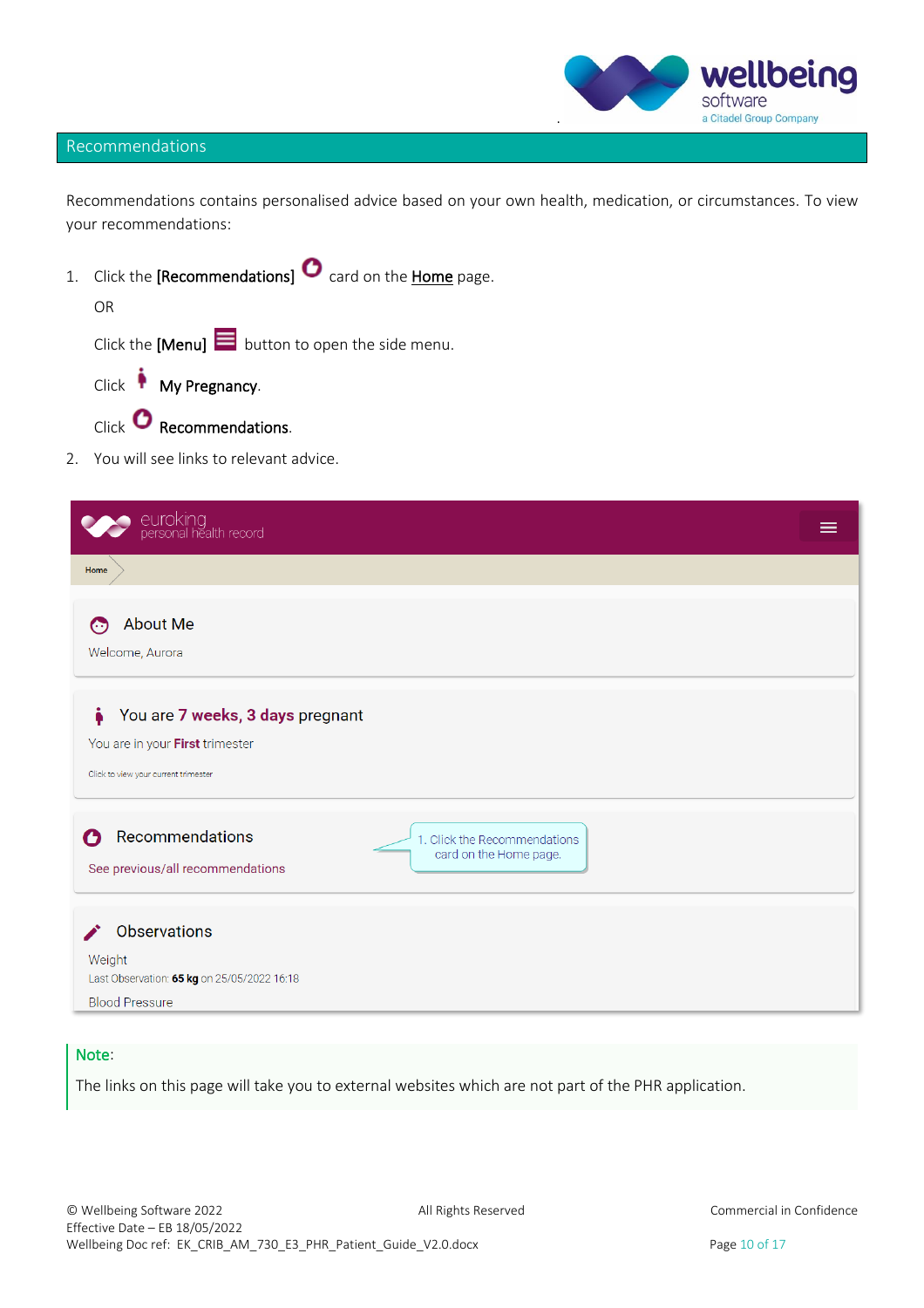

### My Pregnancy Notes

My (Pregnancy) Notes contains information gathered each time you visit or call your midwife. Your notes may include details from antenatal appointments, your labour and delivery, and postnatal care. To view your notes:

1. Click the [Show My Pregnancy Notes] **card on the Home** page.

| OR                                                            |  |
|---------------------------------------------------------------|--|
| Click the [Menu] $\blacksquare$ button to open the side menu. |  |
| Click <b>Les</b> My Notes.                                    |  |

| euroking<br>personal health record            | 1. Click the Menu button<br>to open the side pane. |   |                               | $\times$ |   |
|-----------------------------------------------|----------------------------------------------------|---|-------------------------------|----------|---|
| Home                                          |                                                    | i | <b>My Pregnancy</b>           |          | ⋗ |
| <b>About Me</b><br>⊙                          | 2. Click My Notes.                                 |   | My Notes                      |          |   |
| Welcome, Aurora                               |                                                    |   | Pregnancy Information         |          | ≻ |
| You are 6 weeks, 3 days pregnant              |                                                    |   | (D) Useful Websites           |          |   |
| You are in your First trimester               |                                                    | Θ | <b>My Account</b>             |          | ↘ |
| Click to view your current trimester          |                                                    |   | <b>26</b> Contact Information |          |   |
| Recommendations<br>٠                          |                                                    | A | <b>System Information</b>     |          | ≻ |
| See previous/all recommendations              |                                                    |   |                               |          |   |
| Observations<br>Record your home observations |                                                    |   |                               |          |   |
|                                               |                                                    |   |                               |          |   |
| 尀<br>Complete My Pre Booking                  |                                                    |   |                               |          |   |
|                                               |                                                    |   | Log Out                       |          |   |

### Note:

Your notes may contain unfamiliar medical words or phrases. Please contact your midwife if there is anything you do not understand.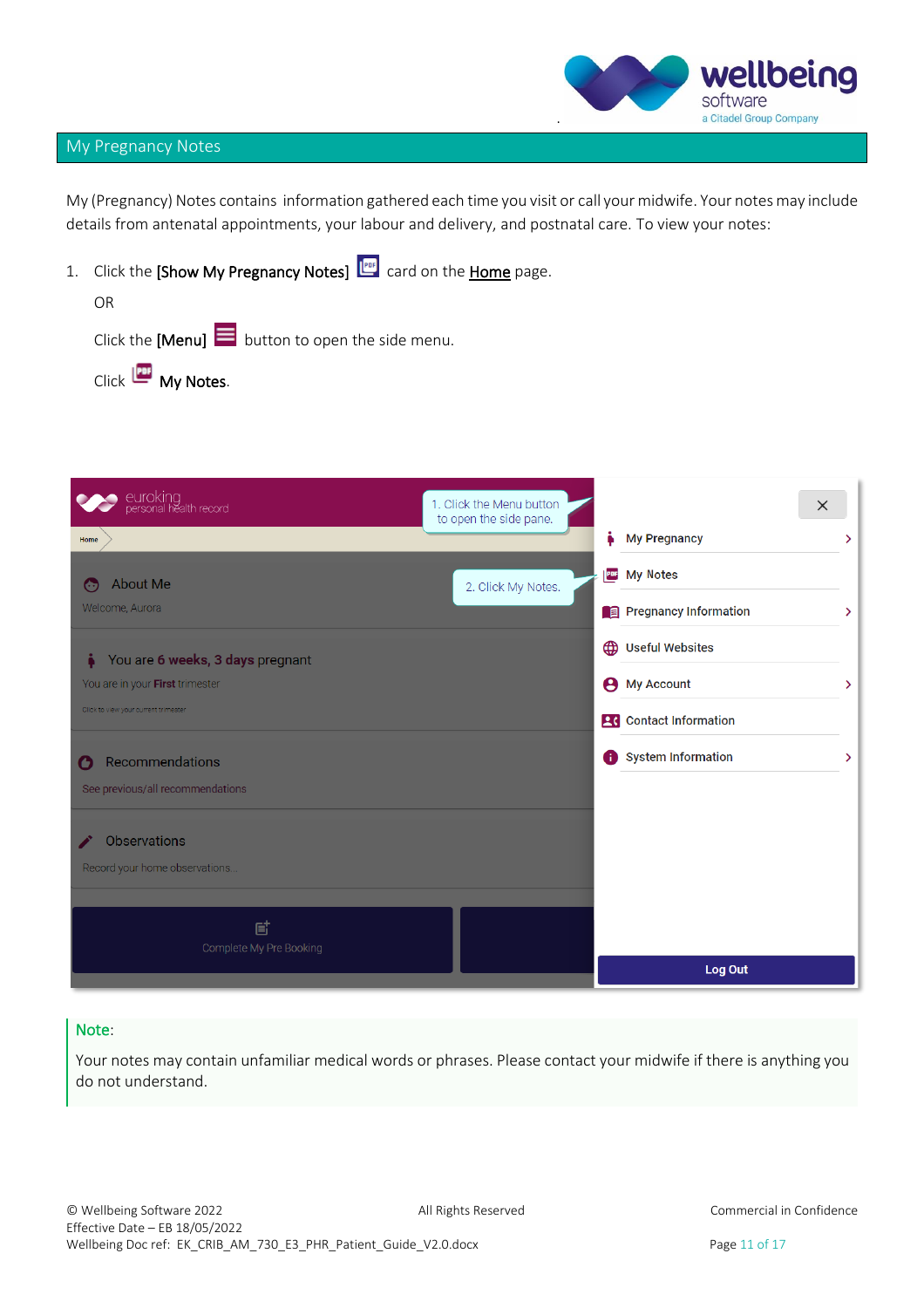

# My Care Plans

Care Plans are the preferences and goals you have discussed with your midwife. They can relate to care before (Antenatal), during (Intrapartum), and after (Postnatal) the birth. To view your care plans:

| 1. Click the [View My Care Plans] $\mathbf{E}$ card on the Home page. |                                                 |    |                      |          |
|-----------------------------------------------------------------------|-------------------------------------------------|----|----------------------|----------|
| OR                                                                    |                                                 |    |                      |          |
| Click the [Menu] $\blacksquare$ button to open the side menu.         |                                                 |    |                      |          |
| Click My Pregnancy.                                                   |                                                 |    |                      |          |
| Click $\equiv$ Care Plans.                                            |                                                 |    |                      |          |
|                                                                       |                                                 |    |                      |          |
| euroking<br>personal health record                                    | Click the Menu button to<br>open the side pane. |    |                      | $\times$ |
| Home                                                                  |                                                 | ∢  |                      |          |
| <b>About Me</b><br>o a                                                | Click My Pregnancy.                             | 這  | <b>Care Plans</b>    |          |
| Welcome, Aurora                                                       | Click Care Plans.                               | Г. | Journal              |          |
| You are 7 weeks, 3 days pregnant                                      |                                                 |    | <b>Observations</b>  |          |
| You are in your First trimester                                       |                                                 |    | Recommendations      |          |
| Click to view your current trimester                                  |                                                 |    | <b>E</b> Pre Booking |          |
|                                                                       |                                                 |    |                      |          |
| Recommendations<br>ъ                                                  |                                                 |    |                      |          |
| See previous/all recommendations                                      |                                                 |    |                      |          |
|                                                                       |                                                 |    |                      |          |
| <b>Observations</b>                                                   |                                                 |    |                      |          |
| Weight<br>Last Observation: 65 kg on 25/05/2022 16:18                 |                                                 |    |                      |          |
| <b>Blood Pressure</b>                                                 |                                                 |    | Log Out              |          |

# Note:

Care plans are read-only. If you want to discuss your answers to any questions or add new information, you should contact your midwife.

### Note:

If any of your personal information is *incorrect*, you can use your Data Quality Contact details to notify your hospital. You will find the contact details in Menu > Contact Information > Data Quality Contact.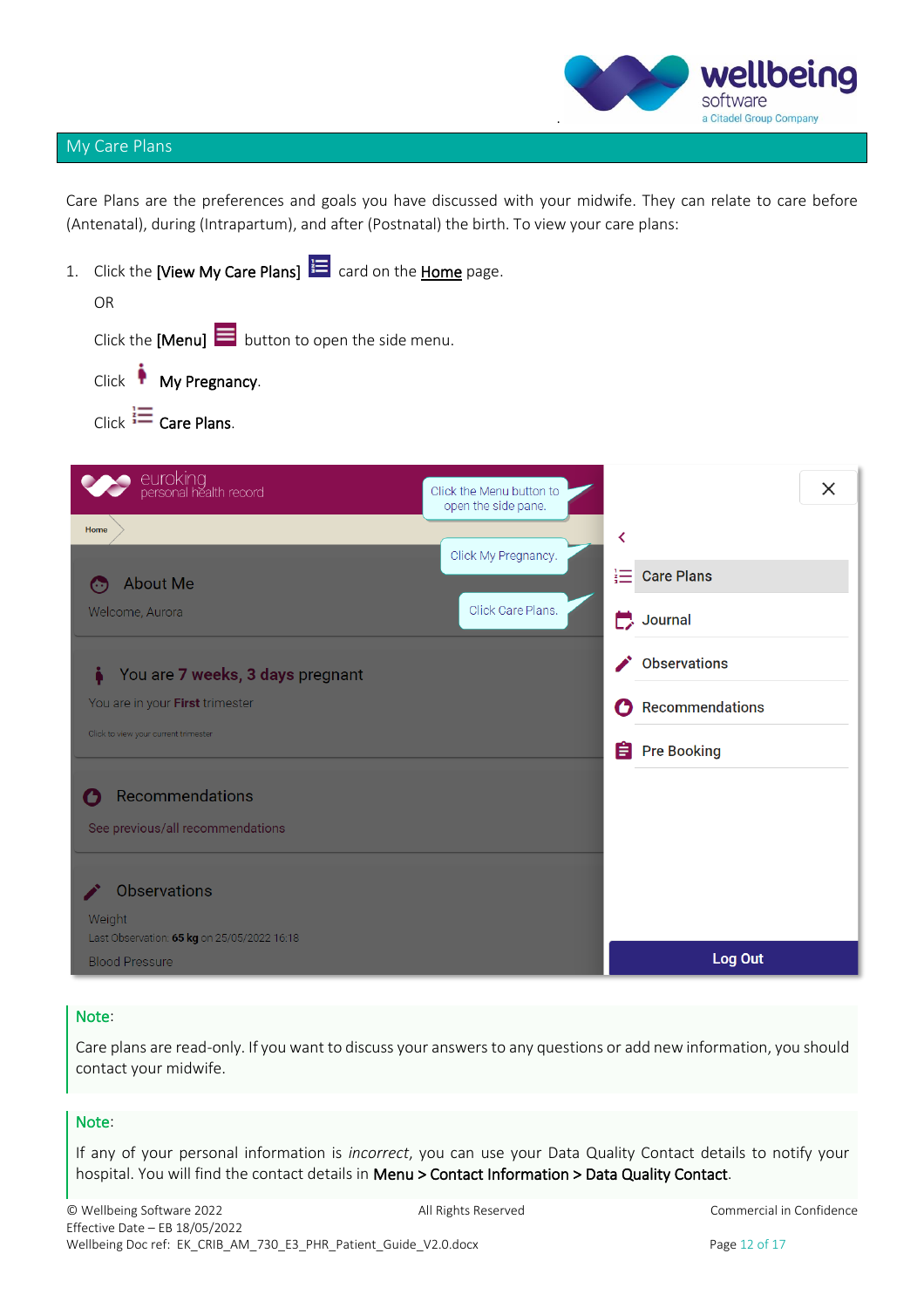### wellbeing software a Citadel Group Company .

# Contact Information

To view your healthcare contacts:

- 1. Click the [Menu]  $\equiv$  button to open the side menu.
- 2. Click **2.** Contact Information.

### Data Quality Contact

Use these details to contact the hospital if any of your information is incorrect.

### Useful Addresses

Address of your healthcare providers. For example, NHS Trust.

### Department Schedules

Telephone numbers and opening hours of departments you may visit. For example, Ultrasound Department, Antenatal Clinic.

| euroking<br>personal health record<br>M                                                                                                                                                                      |                                                                                                                               | ≡ |
|--------------------------------------------------------------------------------------------------------------------------------------------------------------------------------------------------------------|-------------------------------------------------------------------------------------------------------------------------------|---|
| <b>Contact Information</b><br>Home                                                                                                                                                                           |                                                                                                                               |   |
| Data Quality Contact<br>Telephone:<br>Email:                                                                                                                                                                 | Use these details to contact the hospital if<br>any of your information is incorrect.                                         |   |
| <b>Useful Addresses</b><br><b>SERVICE</b>                                                                                                                                                                    | Address of your healthcare providers.<br>For example, NHS Trust.<br>ALL TAXTO gifts in all to \$1.00 per                      |   |
| <b>Department Schedules</b><br><b>Obstetric Ultrasound</b><br>Telephone:<br>Email:                                                                                                                           | Telephone numbers and opening hours of<br>departments you may visit. For example,<br>Ultrasound Department, Antenatal Clinic. |   |
| <b>Opening Hours</b><br>08:00 - 17:00<br>Monday:<br>$08:00 - 17:00$<br>Tuesday:<br>$08:00 - 17:00$<br>Wednesday:<br>$08:00 - 17:00$<br>Thursday:<br>Friday:<br>$08:00 - 17:00$<br>Saturday:<br>09:00 - 13:00 |                                                                                                                               |   |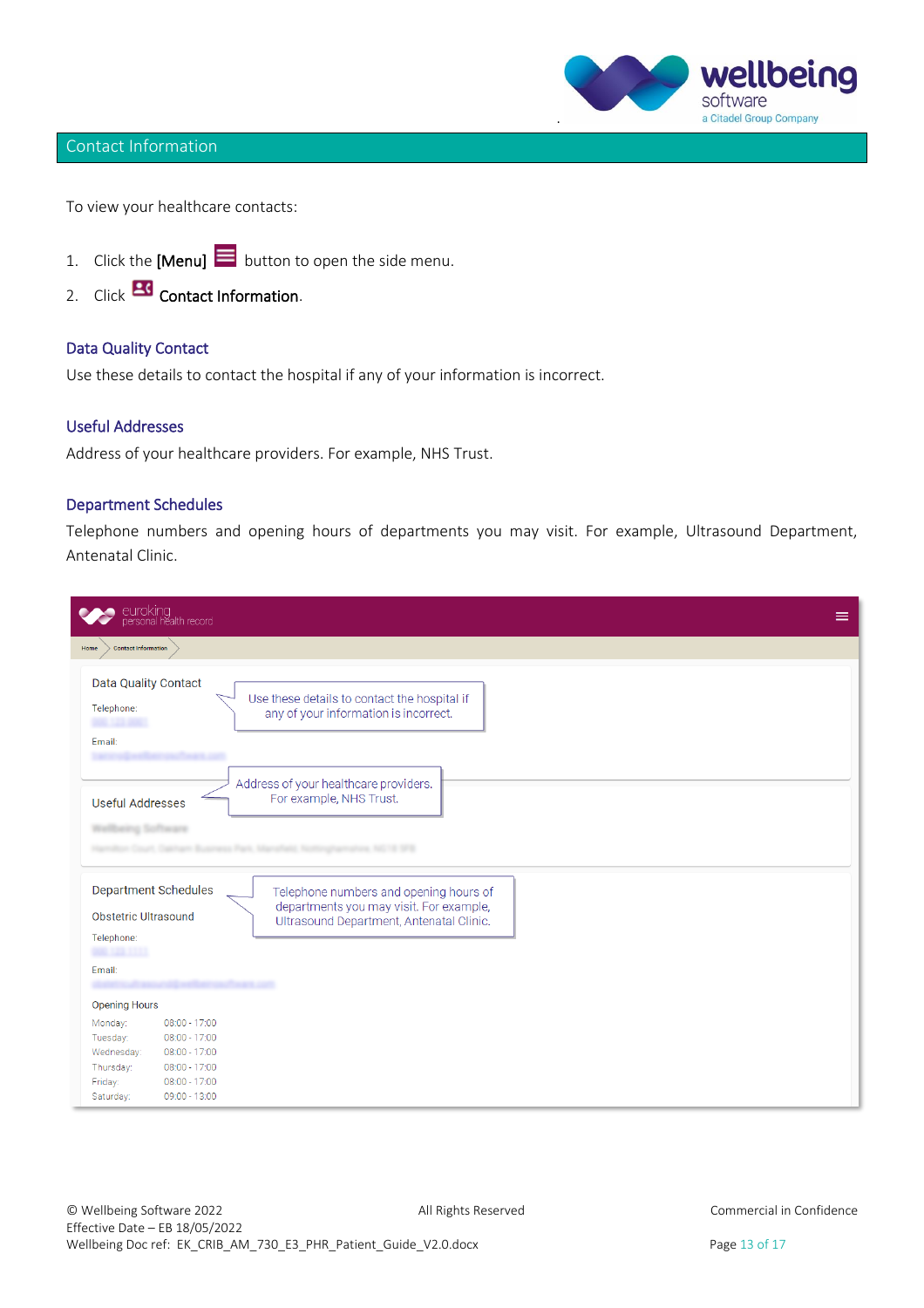

### Pre Booking

OR

Pre Booking information is a combination of medical history and current circumstance. To view your pre booking:

1. Click the **[Complete My Pre Booking] lai** card on the **Home** page.

Click the [Menu]  $\equiv$  button to open the side menu.

| Click |  | My Pregnancy. |
|-------|--|---------------|
|-------|--|---------------|

# $Click$  **Pre Booking.**

×

- 2. Click a card to see the questions in that section.
- 3. Click tickboxes to answer questions.
- 4. Click the [Submit] button when you are finished.

| euroking<br>personal health record                |               |
|---------------------------------------------------|---------------|
| <b>Pre Booking</b><br>Home                        |               |
| Don't know                                        |               |
| 24. What was the result of this smear?            |               |
| Normal<br>$\checkmark$<br>3. Click tickboxes to   |               |
| Awaiting result please check<br>answer questions. |               |
| Human papilloma virus                             |               |
| Inflammatory changes                              |               |
| Mild dyskaryosis or dysplasia                     |               |
| Moderate dyskaryosis or dysplasia                 |               |
| Severe dyskaryosis or dysplasia                   |               |
| Other                                             |               |
|                                                   |               |
| <b>Current Pregnancy Information</b>              | $\checkmark$  |
| <b>Social Factors</b>                             | $\checkmark$  |
| 4. Click the Submit button                        |               |
| when you are finished.                            | <b>Submit</b> |

### Note:

For some questions you can select more than one answer. Sometimes, selecting one answer will deselect another. For example, if you select "No" to the question do you have any allergies?" then you select "Penicillin", "No" will be automatically deselected because your second answer means that "No" cannot be true.

### Tip:

You do not have to answer every question to be able to save a questionnaire. If you are unsure how to answer any questions, just answer what you can and your midwife will help you to complete the questionnaire.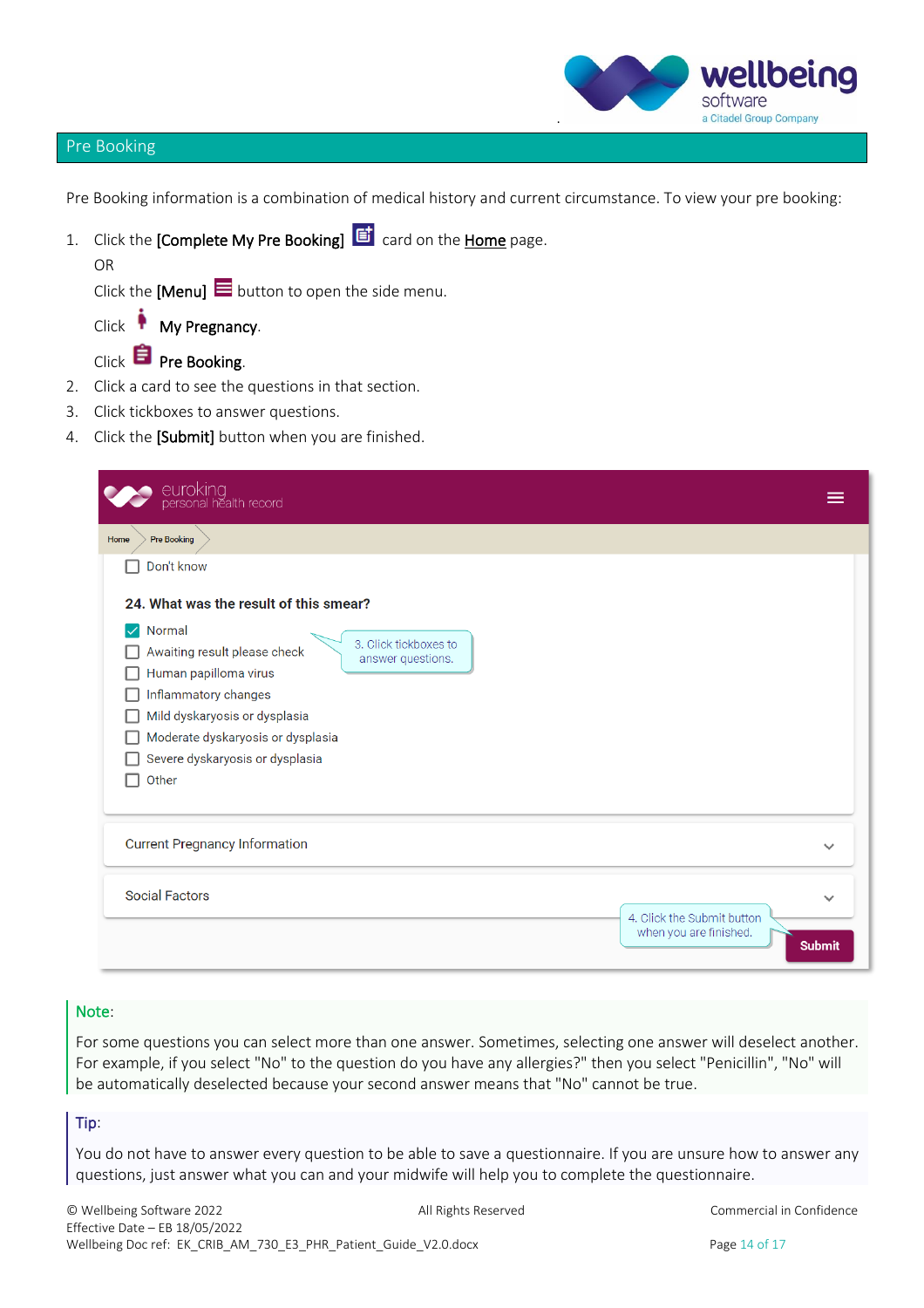### wellbeing SOTTWARE a Citadel Group Company .

### Birth Preferences

To view or edit your birth preferences:

1. Click the [My Birth Preferences]  $\overrightarrow{E}$  card on the Home page.

OR

Click the [Menu]  $\blacksquare$  button to open the side menu.

Click My Pregnancy.

Click **My Birth Preferences**.

- 2. Click a card to see the questions in that section.
- 3. Click tickboxes to answer questions.
- 4. Click the [Submit] button when you are finished.

| euroking<br>personal health record                                   |               |
|----------------------------------------------------------------------|---------------|
| My Birth Preferences<br>Home                                         |               |
| am not yet sure                                                      |               |
| No                                                                   |               |
| Yes                                                                  |               |
| Don't Mind                                                           |               |
| 7. Would you like to have your baby's heartbeat monitored in labour? |               |
| I have not yet discussed monitoring                                  |               |
| I have discussed monitoring                                          |               |
| <b>Comments</b>                                                      |               |
|                                                                      |               |
| 8. What are you thoughts on having trainees observe your labour?     |               |
| <b>Comments</b>                                                      |               |
| I have not discussed my thoughts                                     |               |
| I have discussed my thoughts<br>$\backsim$<br>3. Click tickboxes to  |               |
| answer questions.                                                    |               |
| How                                                                  |               |
| 4. Click the Submit button                                           |               |
| when you are finished.                                               |               |
|                                                                      | <b>Submit</b> |

### Note:

For some questions you can select more than one answer. Sometimes, selecting one answer will deselect another. For example, if you select "No" to the question do you have any allergies?" then you select "Penicillin", "No" will be automatically deselected because your second answer means that "No" cannot be true.

### Tip:

You do not have to answer every question to be able to save a questionnaire. If you are unsure how to answer any questions, just answer what you can and your midwife will help you to complete the questionnaire.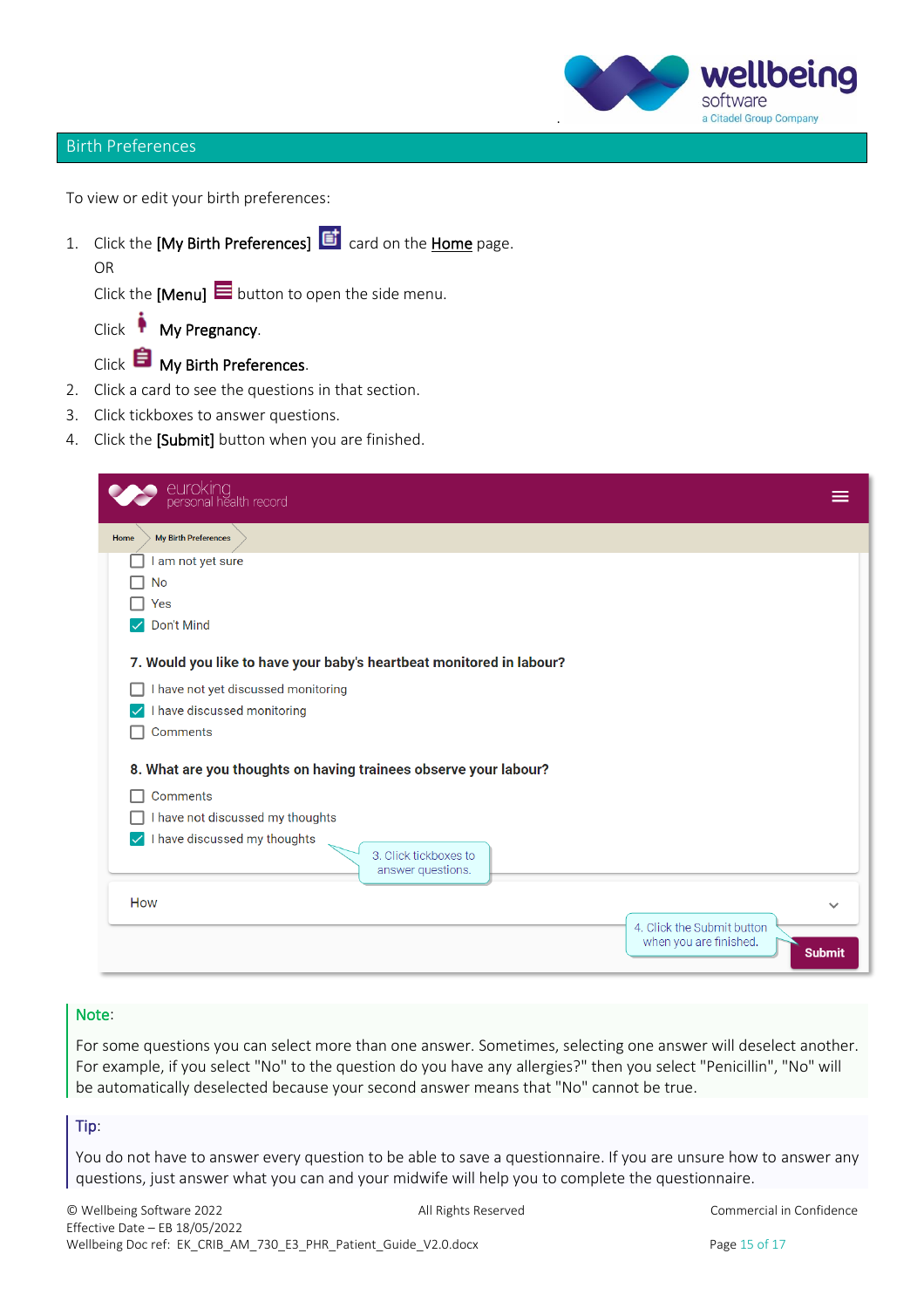

### **Observations**

OR

You can keep a record of your weight, blood pressure, and urine test results. PHR shows the data in a graph so you can see how your results change through your pregnancy. To add a new observation:

1. Click the [Observations]  $\bullet$  card on the Home page.

Click the [Menu]  $\blacksquare$  button to open the side menu.

Click My Pregnancy.

Click Observations.

- 2. Click a card to open that section.
- 3. Click the [Add Observation] button.
- 4. Enter a value.
- 5. Click the [Save] button.
- 6. Hover over a dot on the graph to see details.

|                                                                            | Please note that any information entered here is for personal use. Your midwife will not have access to this information. |              |
|----------------------------------------------------------------------------|---------------------------------------------------------------------------------------------------------------------------|--------------|
| Weight<br>Last Observation: 65 kg on 25/05/2022 16:18                      | 2. Click a card to<br>open that section.                                                                                  | $\checkmark$ |
| <b>Blood Pressure</b><br>Last Observation: 110/75 mmHg on 25/05/2022 16:18 |                                                                                                                           |              |



### Warning:

This information is for your personal use only. If you have any concerns, please contact your midwife directly.

# Tip:

Weight must be in kilograms, with no more than two decimal places. For example 65.35. To convert stones to kilograms, use a[n online conversion tool.](https://www.metric-conversions.org/weight/stones-to-kilograms.htm)